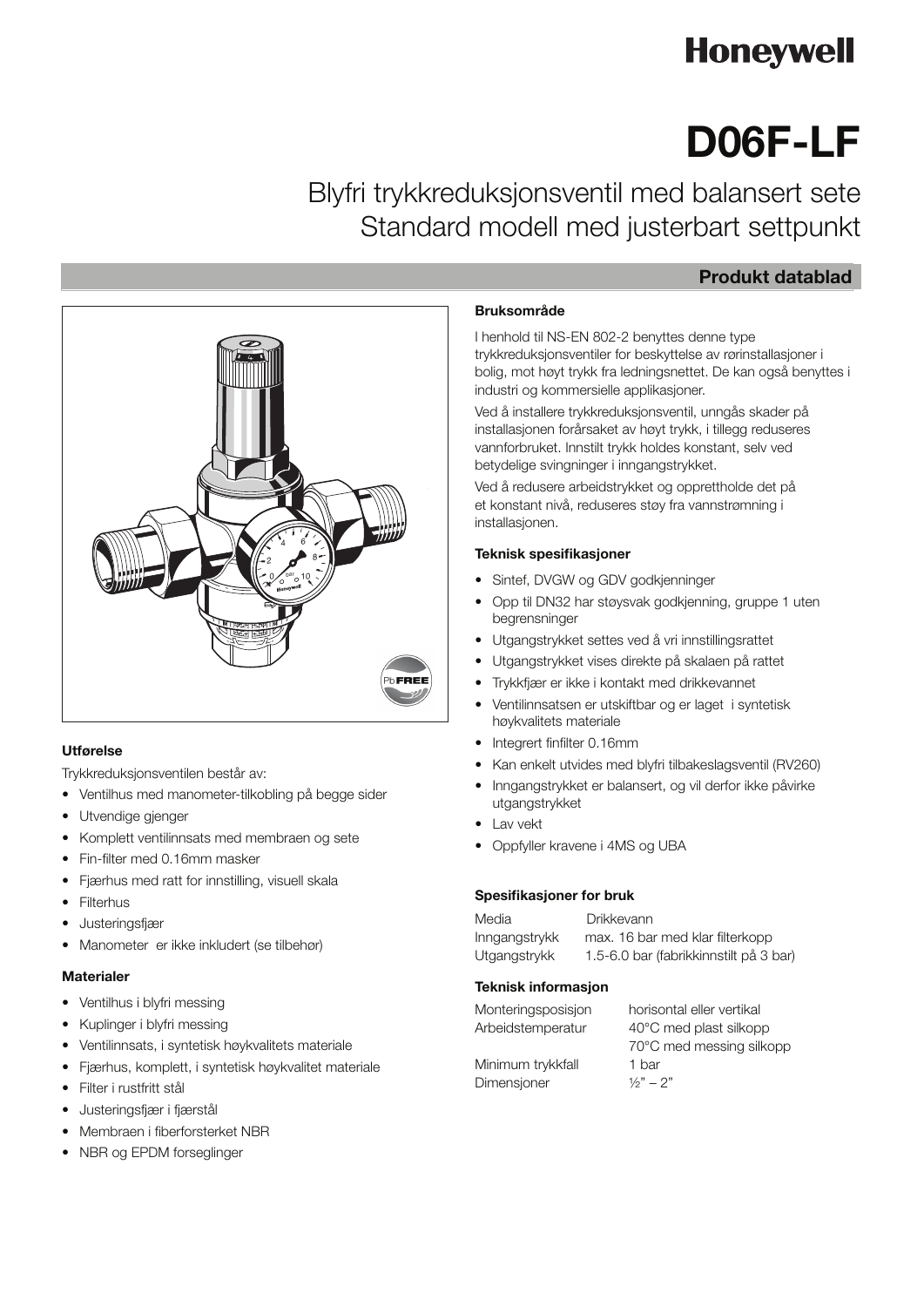

### **Method of Operation**<br> **Method of Operation**

Trykkreduksjonsventiler med fjær-membran system, er basert på kraft-sammenligningsprinsippet. Kraften fra membraen, jobber<br>
kraft-sammenligningsprinsippet. Kraften fra membraen, jobber mot kraften fra justeringsfjæra. Hvis utgangstrykket, og dermed kraften fra membraen faller grunnet vannforbruk, vil kraften fra tjæra aphe ventilen. Otgangstrykket vil stige inntil kreitene fra mannoran og ijær er like igjen. against the force of an adjustment spring. If the outlet pressure kraften fra membraen faller grunnet vannforbruk, vil kraften fra and therefore diaphragm force fall because medium is drawn, the fjæra åpne ventilen. Utgangstrykket vil stige inntil kreftene fra then greater force of the spring causes the valve to open. The mambran og fjær er like igjen.

Inngangstrykket har ingen påvirkning på å Verluien. Der for har vanasjoner i influgangsu ykkel ingeni pavirkning pa utgangsu ynnet, by yn har uerfor baiarisert inligangsu ynn. Inngangstrykket har ingen påvirkning på åpning eller lukking av diangangstrykket har ingen påvirkning på apriling eller lakking av ventilen. Derfor har variasjoner i inngangstrykket ingen påvirkning på utgangstrykket, og vi har derfor balansert inngangstrykk.  $\mathbf{B}$  the value of this, in let  $\mathbf{B}$  be not the value fluctuation does not the value of the value of the value of the value of the value of the value of the value of the value of the value of the value of the value

#### Modeller

D06F-... LFA = Kuplinger med utvendige gjenger på inn- og utløp  $\blacksquare$  Klar filterkopp, max 40 °C  $\Box$ Find theoretipp, then to  $\Box$ 

Dimensjon

| Diameter tilkobl. | R         | 1/2" | 3/4" | $-1$ 33 | 11/4" | 11/2" | 2"   |
|-------------------|-----------|------|------|---------|-------|-------|------|
| Nominell diameter | <b>DN</b> | 15   | 20   | 25      | 32    | 40    | 50   |
| Vekt              | kg        | 0,8  | 1.0  | 1.3     | 1.4   | 4.0   | 5.3  |
| <b>Dimensions</b> | mm        |      |      |         |       |       |      |
|                   |           | 140  | 160  | 180     | 200   | 225   | 255  |
|                   |           | 80   | 90   | 100     | 105   | 130   | 140  |
|                   | н         | 89   | 89   | 111     | 111   | 173   | 173  |
|                   | h         | 58   | 58   | 64      | 64    | 126   | 126  |
|                   | D         | 54   | 54   | 61      | 61    | 82    | 82   |
| kvs-value         |           | 2.4  | 3.1  | 5.8     | 5.9   | 12.6  | 12.0 |



#### **Accessories** Tilbehør FM07M Manometer Husdiameter 63mm, tilkobling bakside G1/4"  $N$ lodeller:  $U$ -4,  $U$ -10,  $U$ -10, eiler  $U$ -25 Dar **M07M Pressure gauge** ZR06K Verktøy For demontering/montering av fjærhus og<br>filterkenn fra 14" til 9" filterkopp fra  $\frac{1}{2}$ " til 2" VST06-LFA Kuplinger, Blyfri when ordering<br>Kuplinger med utvendige gjenger. Selges komplett som sett a 2 stykk. **Liipak** Kontrollerbar, utv.gjenger, kat 2 iht NS-EN 1717  $\frac{1}{2}$ **FN09S HABEDO ® Retrofit filter** ridodidation continuity throbing barondo Modeller: 0-4, 0-10, 0-16, eller 0-25 bar **Marine Science** game **g** den LEA Tilbekeelessusstil blufui RV260-LFA Tilbakeslagsventil blyfri **ZR06K Double ring wrench**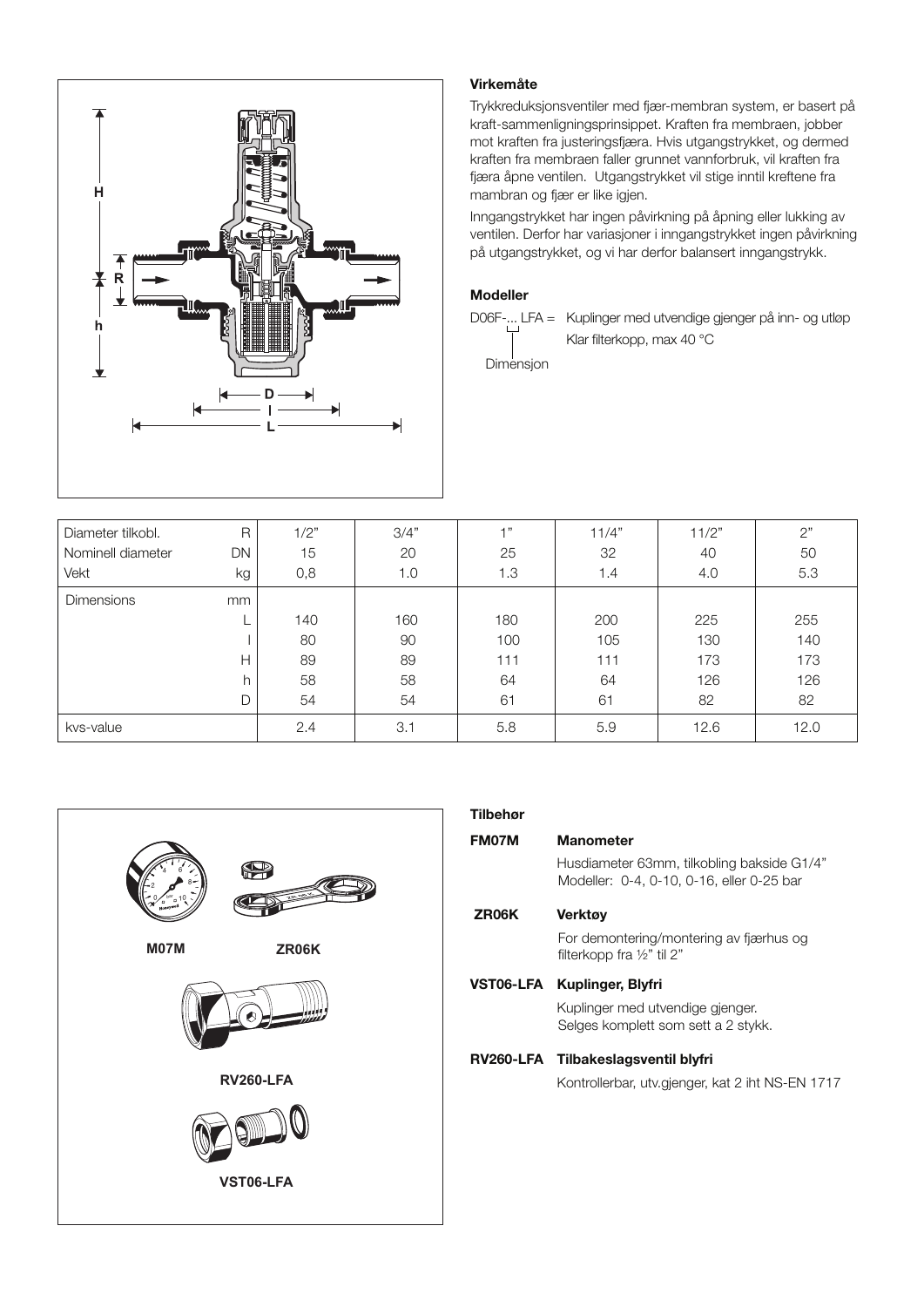

#### **Montering**

- Installeres horisontalt eller vertikalt
- Installer stengeventiler
- Etterfølgende installasjon bør beskyttes med en Litenbigende installasjon bør beskyttes med en<br>sikkerhetsventil (monteres etter trykkred.ventilen) Når sikkerhetsventil monteres, skal innstilt utgangstrykk på en reducere som de utenselse, en minimum 20% under blåsetrykket<br>trykkred.ventilen justeres til minimum 20% under blåsetrykket på sikkerhetsventil(iht. NS-EN 806-2)
- Ventilen installeres i frostsikre rom, og ha enkel tilgang
- Manometer kan enkelt avleses
- Med klar filterkopp, vises partikler og fremmedelementer
- Forenkler vedlikehold og service på ventilen seen
- For optimal beskyttelse mot uønskede partikler, anbefaler vi å montere et finfilter før trykkred.ventilen or optimal beskyttelse mot ubiliskede
- Sørg for et rett rørstrekk minst 5 x nominell ventildimensjon etter trykkred.ventilen (iht. NS-EN 806-2)

#### **Typiske bruksområder**

Trykkreduksjonsventiler som her, er egnet for alle typer mynnessensystementen som har, se signes om an systemeter and the sum of the bruk i drikkevannsinstallasjoner i bolig. Trykkred.ventilene er også eget for bruk i industri kommersielle applikasjoner. Trykkreduksjonsventil bør monteres:

- hvis det statiske trykket er høyere en tillatt maximum trykk for exceeds the static pressure exceeds the maximum permission of the maximum permission of the maximum permission
- hvis det statiske trykket før en sikkerhetsventil, er høyere en 75% av blåsetrykket for å oppnå samme trykk i kaldt- og varmtvannsledningene
- hvis det statiske trykket ved tappepunktet er høyere en 5 bar (iht. NS-EN 806-2)
- hvis flere trykksoner er nødvendig, i f.eks bygg hvor det er trykkøkningssystem)
- for å unngå variasjoner trykket
- $\bullet~$  For å oppnå konstant inngang- og utgangstrykk på trykkøkningssystemer

#### Flow Diagram